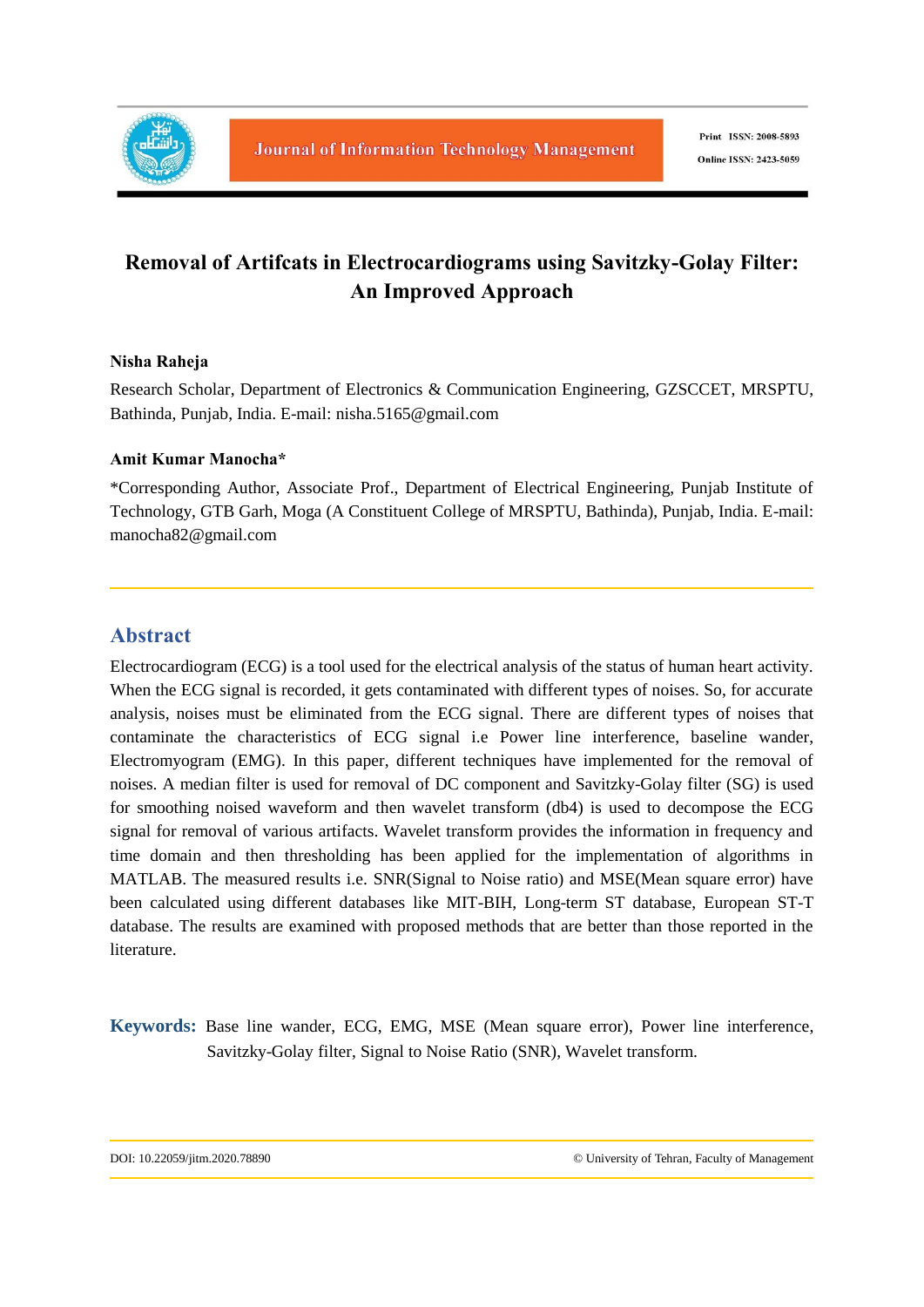## **Introduction**

ECG is a method used for the proper detection of diseases related to heart that is the primary cause of death all over the world. It represents the electrical activity of the heart in the form of a scanned image. ECG can be employed for recording purposes (Patil, 2015). ECG waveform comprises different types of components P, QRS complex, T waveform. A ----typical ECG waveform is shown in figure 1. Today, the biggest challenge is to analyses the ECG signal with accuracy and precision. Because while recording the ECG signal, it is contaminated with many noises (Pater, 2005). Many filters, algorithms, etc. are developed by the researchers but research is still going on for achieving accurate and best results (Sangaiah et al., 2019).



**Figure 1. Components of ECG waveform**

Noises are the undesired form of signals that occurred while recording ECG signals and it hinders the correct analysis by the specialist. So, it is very necessary to eliminate these noises from the original signal using a method i.e. preprocessing (Oussama et al., 2017). Different types of artifacts take place in ECG signals like baseline wander, power line interference, and EMG. The baseline wander is a type of artifact, having a very low frequency that is generated during recording from body movement. It displaced the level of ECG from a zero baseline that makes it very difficult to estimate the low frequency. So, this is saturated by using a median filter and if the ECG signal does not come at zero levels it shows the presence of low frequency which is further removed by the Savitzky-Golay (SG) filter (Pal and Mitra, 2012). PLI (Power line interference) occurs due to electromagnetic interference of frequency 50 Hz/60 Hz. It is generated due to low channel conditions and is removed by using a notch filter. The different techniques are used for the analysis of the ECG signal. In this paper, comparisons between different databases have been done. Measured results are shown in table in terms of SNR, MSE etc.The latest technology used for the analysis and detection of heart diseases that reduce the burden on the specialist and provides life to heart patients (Sangaiah et al., 2019). An algorithm based on an adaptive tunable notch filter is presented in ref (Verma and Singh, 2015) for the reduction of high noise from heart activity. For the enhancement of ECG signal, authors proposed a technique based on Stock Well Transform in (Ariet al., 2013).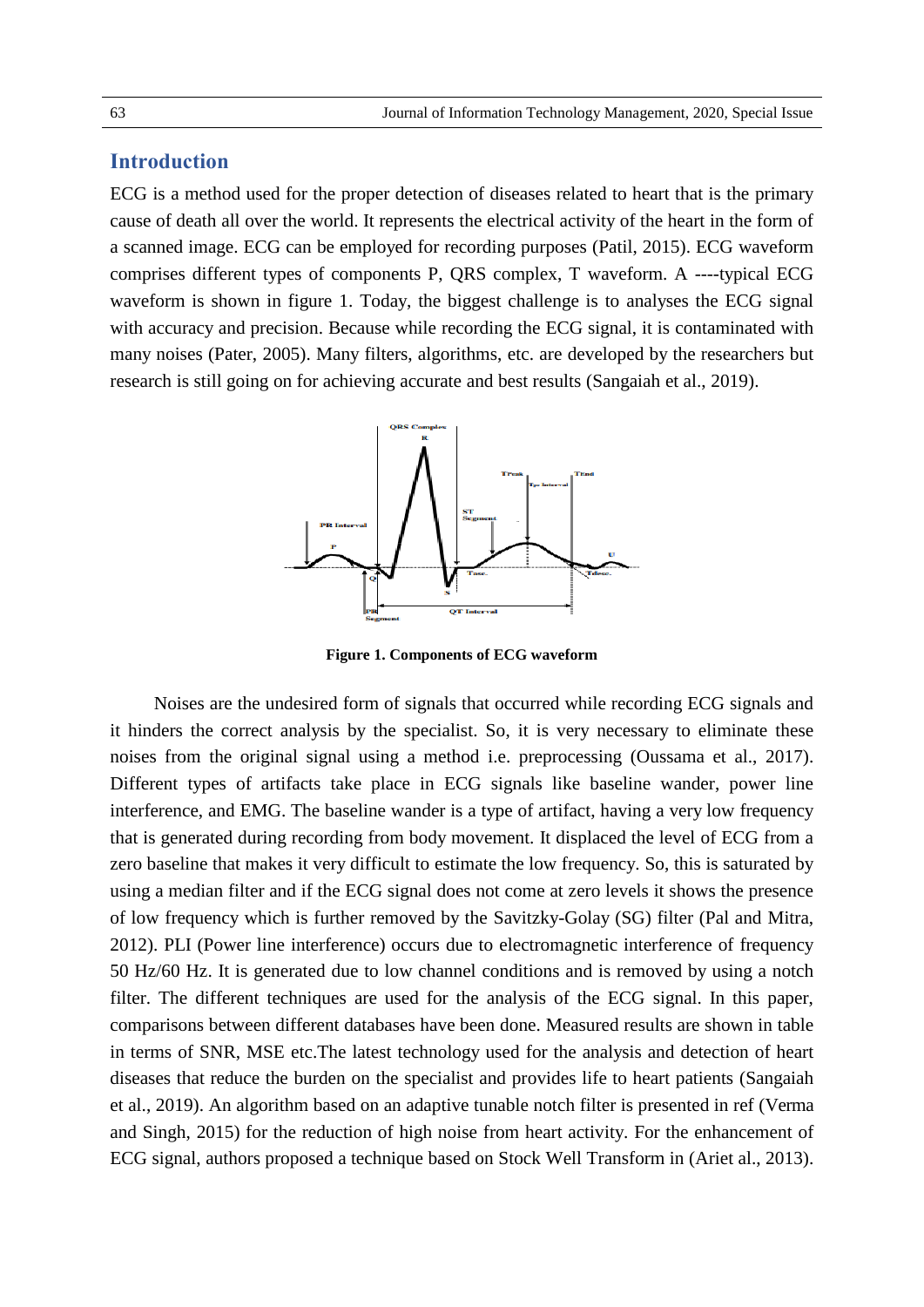EMD and fractal-based techniques can be employed for the elimination of PLI and baseline wander artifacts from the electrocardiogram (ECG) signal in (Agrawal and Gupta, 2013). In (Wang et al., 2015), the authors proposed a filter based with zero phase technique for the elimination of noise from electrocardiogram (ECG) signal. In (Poungponsri and Yu, 2013), wavelet transforms, and artificial neural networks are proposed for suppression of noises in the ECG signal. In remote health care monitoring systems, the great importance of processing, and the analysis of biomedical signals is proposed in ref (Elgendi, 2018; Elgendi ,2018). For efficient detection of the ECG signal, a noise-tolerant ECG detector is designed, and a wearable ECG monitoring system is proposed (Izumi et al., 2015). In (Pareschi et al. ,2017), a compression-based algorithm is proposed for the reduction of data and consumption of power during transmission. In (Jain and Bhaumik,2017), for the detection of heart diseases on Smartphone and analysis of feature extraction, an efficient ECG signal processing is proposed. In (Hadji et al., 2016), a method is presented which is based on discrete wavelet transforms for removal of various noises i.e. power line interference, baseline wander, and EMG. In (Eminaga, 2018), a wavelet transforms and hybrid IIR/FIR filter is proposed for the removal of noises from the ECG signal. In (Wang et al., 2019), logistic regression and dualtree complex wavelet transform is proposed for hearing loss identification for analysis of various heart diseases.

This paper covers the literature survey and research gap, and these research gaps give a direction to do work and objectives can be achieved. These are the research gap which is recently viewed by the authors according to literature. In this paper, the proposed work presents a new technique to resolve the problem of smoothing the noised waveform of electrocardiogram (ECG) signal. This paper explains the flow diagram for elimination of high frequency noise and low frequency noise. In this flow diagram, firstly load the ECG data from database and then sampled the data using down sampling process, after that one-stage median filter is used for removal of baseline wander and output of median filter is given to a new filter Savitzky-Golay (SG) for smoothing the noised waveform. After that wavelet transforms(db4) is used for elimination of high frequency noises present in electrocardiogram (ECG) signal. The baseline wander is a noise having very low frequency that is generated from the body movement during recording. So, it displaced the level of ECG signal from zero that makes it very difficult to estimate the low frequency. The proposed method is validated on standard database of European ST-T database, Long-term ST database and MIT-BIH database for different records and measured results in the form of Mean square error (MSE) and Signal to noise ratio (SNR), and compared these results with existing works. The results show that proposed method archived better SNR and less MSE than that reported in other literature. The paper has been divided into five sections: First section is introduction to ECG and also explains the noises in ECG signal, second section includes materials and methods,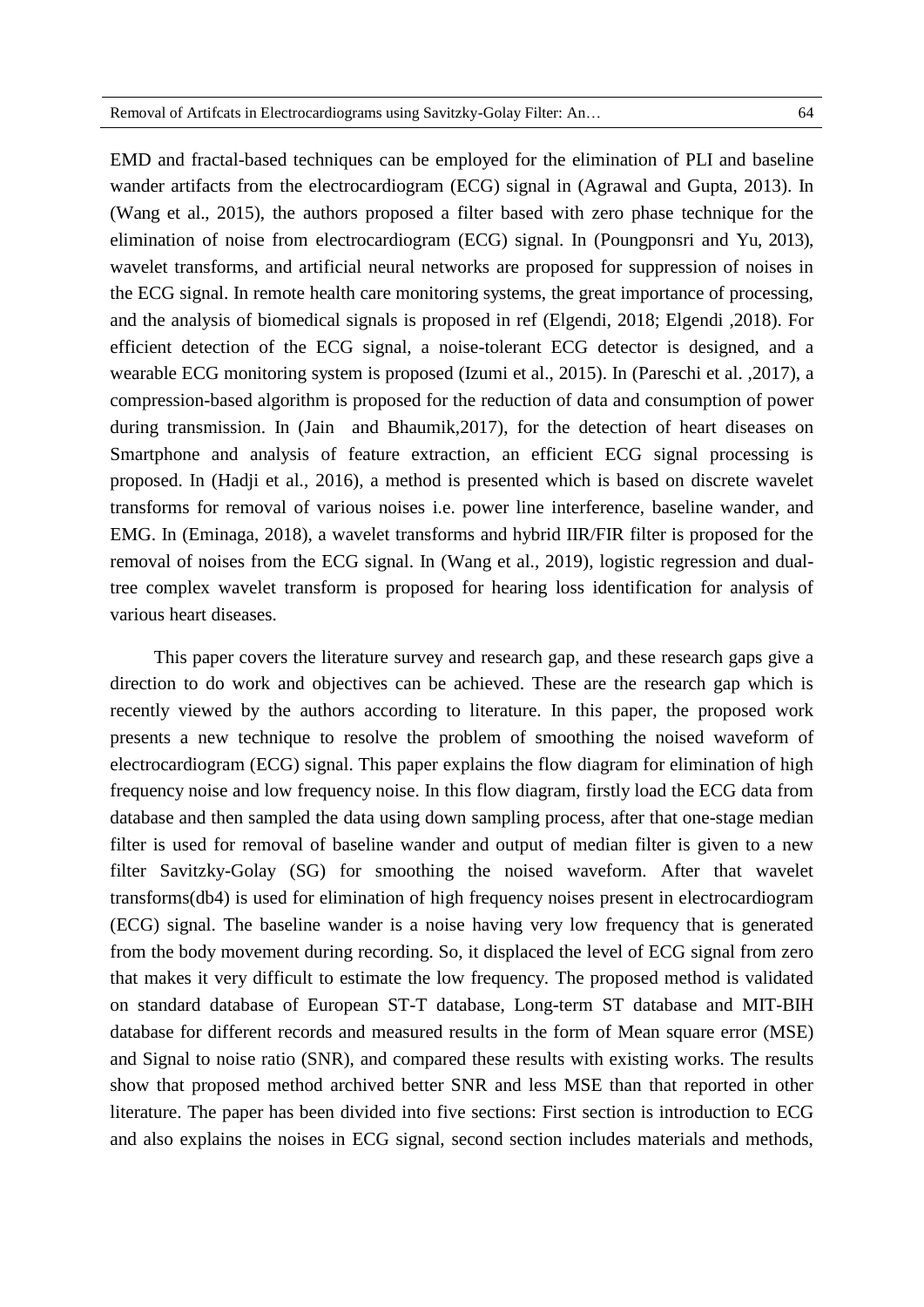third section is simulated results and discussion, fourth section makes the comparison with state of art works and last section includes conclusions.

### **Noises in ECG Signal**

#### **Baseline wander**

When baseline wander noise occurs in the ECG signal then the signal moves from zero base line. Due to this, the ECG signal changes the position from the iso-electric line. This noise is caused by the placement of improper electrodes, movement of patient and breathing. The adverse effect of this artifact in the electrocardiogram (ECG) signal leads to difficulties in the detection of the ECG signal. The frequency range of this noise is 0.5 to 0.6 Hz. Due to very low frequency; it is difficult to detect baseline wander (Kher, 2019). The electrocardiogram (ECG) signal with baseline wander is shown in figure 2.



**Figure 2. Electrocardiogram (ECG) signal with baseline wander** (reproduced from http://www.mauvila.com/ECG/ecg\_artifact.htm)

#### **Power Line Interference**

: This noise is caused by a stray electromagnetic field. PLI occurs in the frequency range of 50/60 Hz. This kind of noise occurred when the ECG machine is not properly equipped that makes analysis of the electrocardiogram (ECG) signal more difficult (Kher. R. ,2019). So, it is very important to eliminate this noise. If it does not removed, then it get superimposed on the ECG waveform components-like P and T wave as shown in figure 3.



**Figure 3. Electrocardiogram (ECG) signal with power line interference** reproduced from http://www.mauvila.com/ECG/ecg\_artifact.htm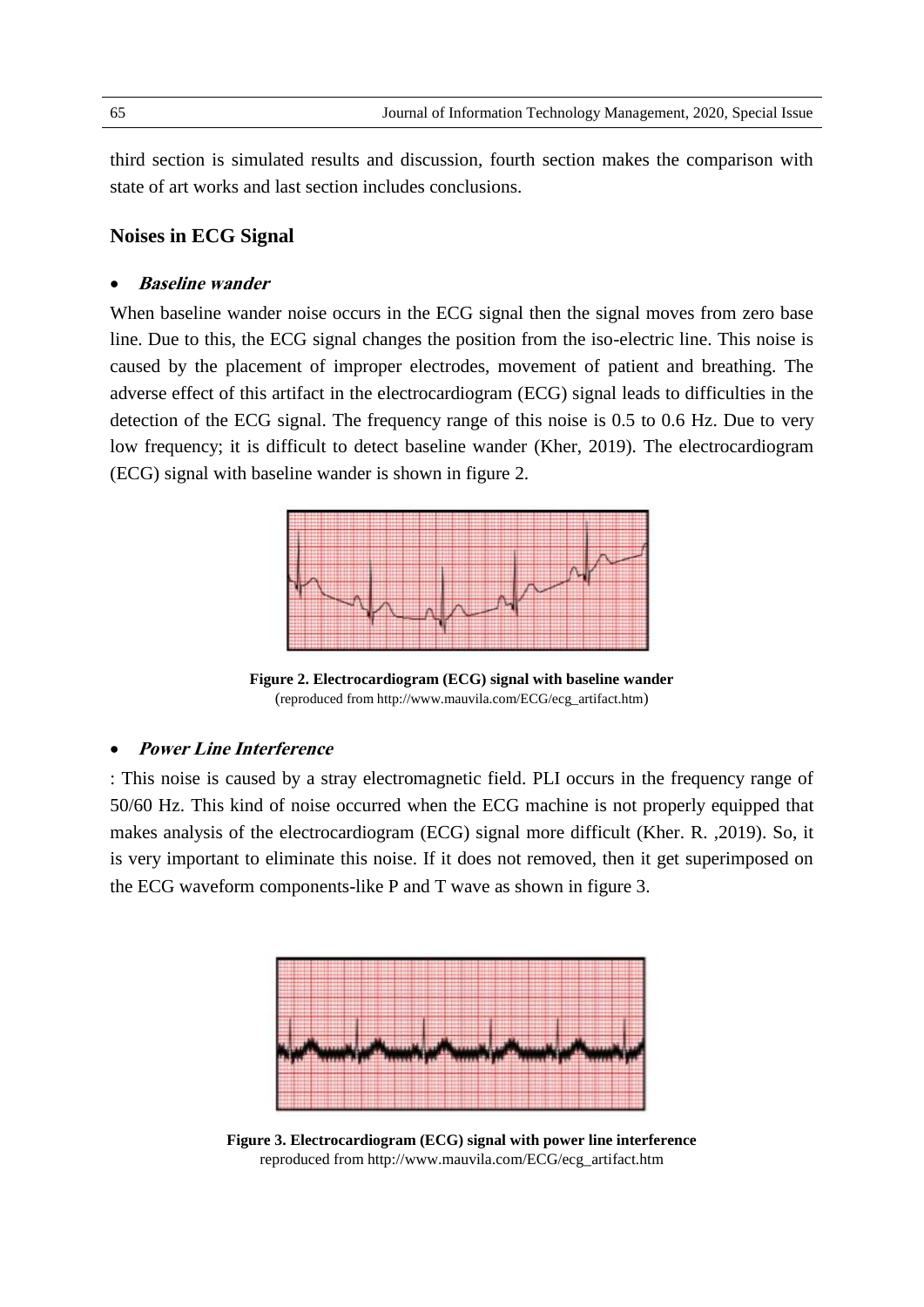### **Electromygram (EMG) Noise:**

This artifact occurs due to electrical activity of muscles. It creates a problem in the ECG signal during recording. It completely disappears the low amplitude waveform. It consists of a maximum frequency of 10 kHz. It is very difficult to minimize this noise because it cannot reduce by using narrowband filtering (Kher ,2019). If it is not removed, then it completely overlaps the PQRST complex as shown in figure 4.



**Figure 4. Electrocardiogram (ECG) signal with Electromyogram (EMG) noise**  reproduced from http://www.mauvila.com/ECG/ecg\_artifact.htm

### **Materials and Methods**

Various electrocardiogram (ECG) databases are presented for researchers to check their new proposed algorithm. These databases are annotated, and validated results have been generated. Then the doctors compare these results with the original signal. In this paper, authors used different databases i.e. MIT-BIH database and European ST-T database and Long-term ST database. In MIT-BIH database, sampling frequency is 360 Hz. This type of database comprises of 48 records and each record is having duration of half an hour. In above said database, the total numbers of beats are 110,007. European ST-T database comprises of 90 signals and each signal is having recording duration of two hours and each signal is sampled at frequency 250 Hz (Manocha. A. K, Singh. M. ,2015) whereas Long term ST database comprises of 86 signals and each record digitized at 250 samples per seconds with 12-bit resolution over a range of 10mv.The ECG signal from MIT-BIH database, European ST-T database and Long-term ST database are down sampled at sampling frequencies of 360Hz, 250Hz, and 250Hz. These signals are passed through median filter for the removal of baseline wander noise, further these signals pass through Savitzky-Goley(SG) filter for smoothing the noise waveform and then used wavelet transforms for removal of high frequency noise.

### **Methods**

Firstly, load the ECG data from different databases, and then ECG signals are sampled using down sampling and then passed to the median filter for removal of baseline wander noise.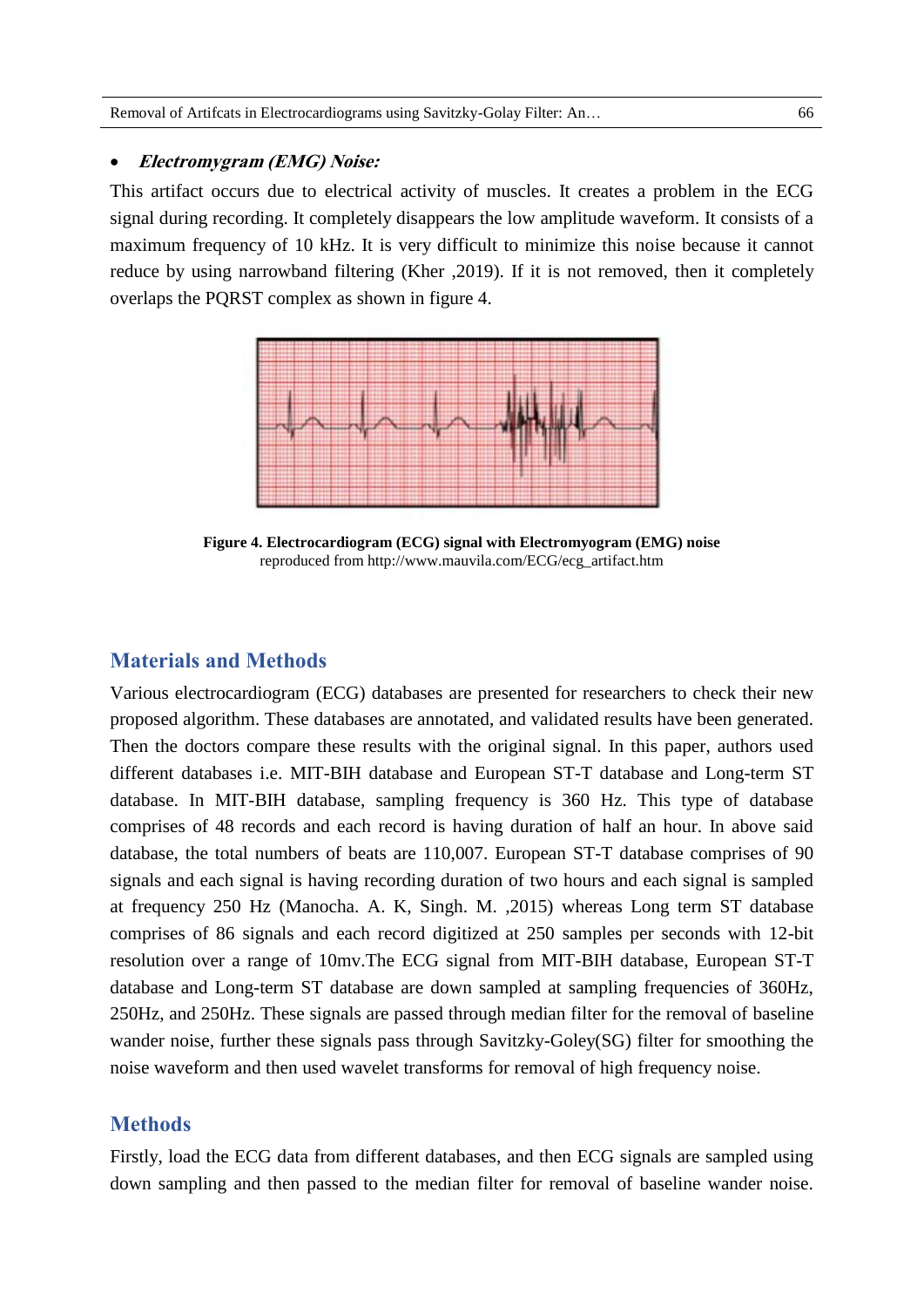After that output of median filter is passed to Savitzky-Golay (SG) filter for smoothing of noise waveform and then wavelet transform (db4) has been employed to decompose the electrocardiogram (ECG) signal and eliminate the high frequency noises. The flow chart for removal of artifacts in ECG shown in figure (5).



**Figure 5. The flow chart for removal of artifacts in ECG**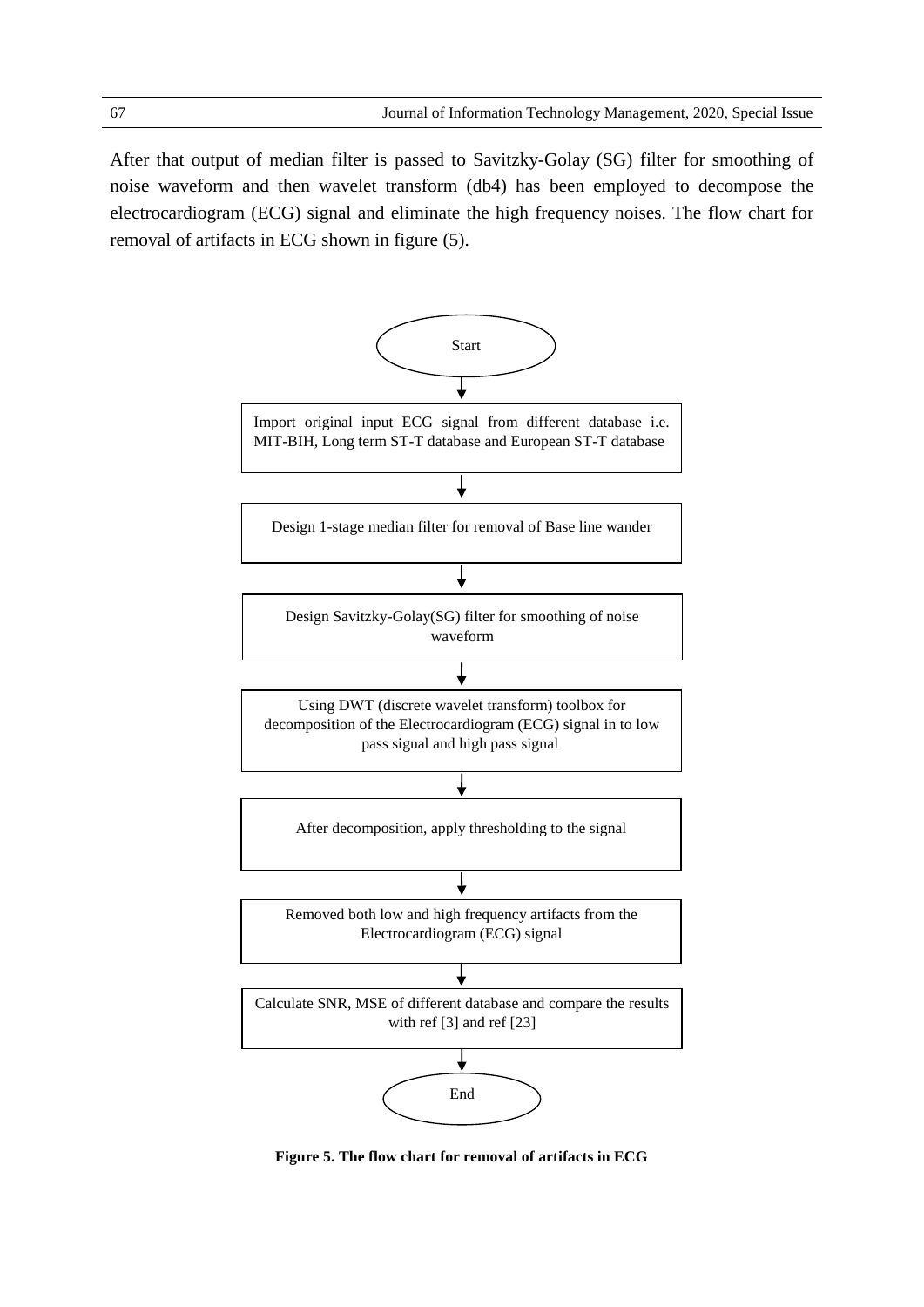#### **Wavelet Transform**

The analysis of biomedical signals can be done in the time domain, frequency domain and both in the frequency-time domain. For data analysis, there are following transforms exists**:**  Fourier Transform: It is employed for measuring the signal in terms of frequency. But it has disadvantage that its losses the important information in time domain (Manocha and Singh, 2015). When Fourier transform is applied to a signal, it is very difficult to predict a time when this event occurs. So, the solution of this problem is STFT (short time Fourier transform). In this, the signal is represented in terms of frequency and time. It is also known as frequency– time analysis of non-stationary signal. In STFT the signal is decomposed into small signal by multiplication with window. But the STFT has the limitations (a) the window size must be very small (b) It does not give multi-resolution information. So, to overcome this problem, wavelet transforms is used. Wavelet transform is shifted and scaled version of the mother wavelet. The continuous wavelet transforms and mother wavelet of  $f(x)$  signal may be expressed by eq. (1)

$$
W_s f(x) = f(x)\Psi(x) = \frac{1}{s} \tag{1}
$$

Where's' is a scaling factor and  $\Psi_s(x) = \frac{1}{s} \Psi\left(\frac{x}{s}\right)$  $\left(\frac{x}{s}\right)$  is pre-dilation of basic wavelet (x) with scaling factor 's'.

For  $s = 2^j$ , the wavelet transform is known as DWT (digital wavelet transform). The wavelet transform of a digital Signal  $f(n)$  is calculated by mallet algorithm as given in eq. (2) and (3)

$$
s_2^j f(n) = \sum h_k s_2^{j-1} f(n - 2^{j-1}k)
$$
 (2)

$$
W_2^j f(n) = \sum g_k W_2^{j-1} f(n - 2^{j-1}k)
$$
\n(3)

Where  $s_2^j$  is a Smoothing operator and  $s_2^0$   $f(n) = d(n)$ , where  $d(n)$  is digital signal to be and  $W_2^j f(n)$  is the wavelet transform of the digital Signal  $f(n)$ .  $\sum h_k$  and  $\sum g_k$  are the coefficients of a low pass filter  $H(w)$  and high pass filter  $G(w)$  respectively. The DWT (discrete wavelet transforms) is achieved from the continuous wavelet transform by using sampling. In DWT, the ECG signal is decomposed into two components, one is low frequency component and other is high frequency component. For the analysis of high frequency signal a narrow window known as detail co-efficient is used. On the other hand,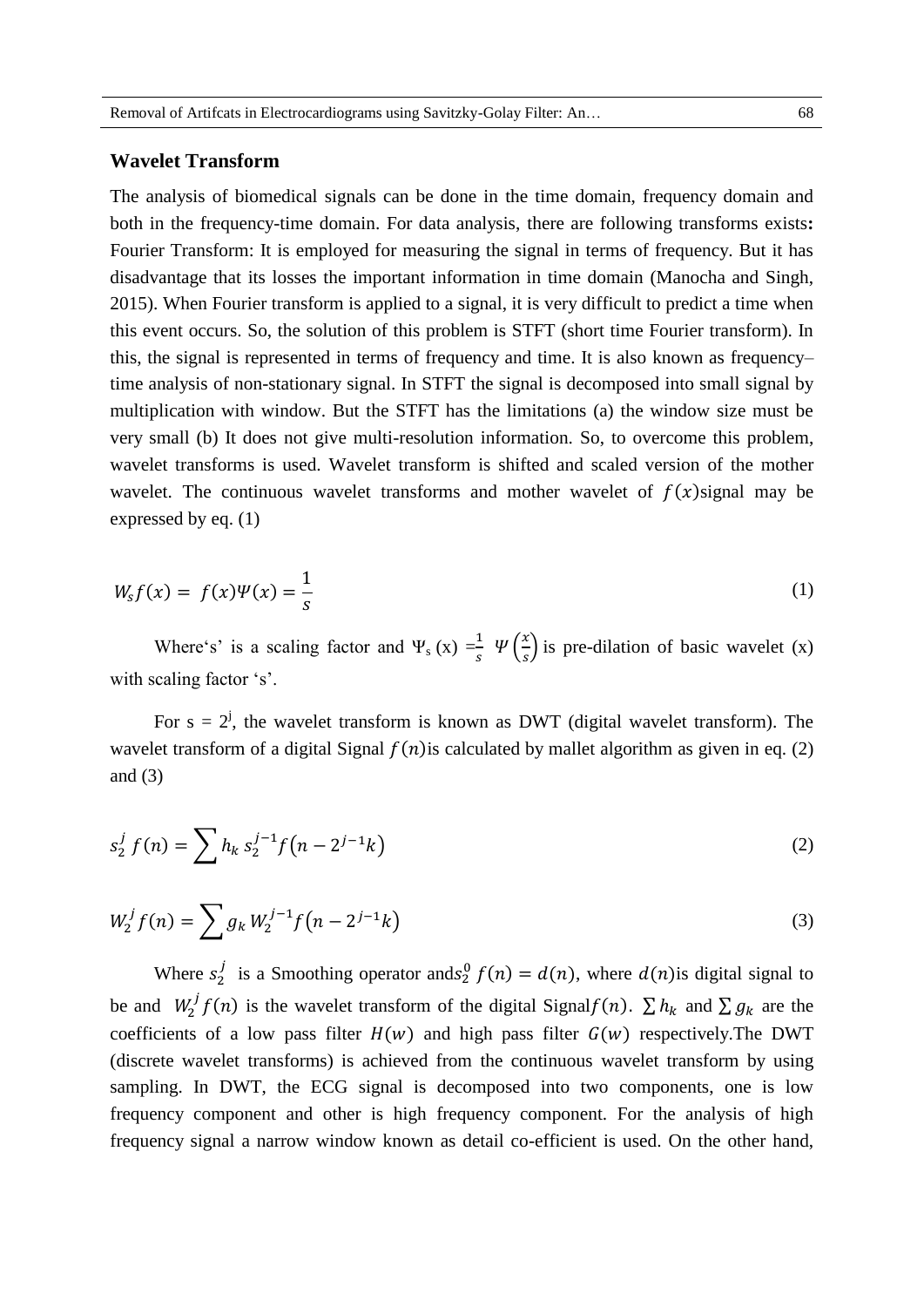wider window known as approximation co-efficient is used for the analysis of the low frequency signal (Martis and Acharya , 2013).

In this paper, we proposed a method based on wavelet transform (db4) is used to decomposed the electrocardiogram (ECG) signal up to tenth level into detail co-efficient (Cd1, Cd2, …, Cd10) and approximate co-efficient (Ca1, Ca2, …, Ca10). The plots of decomposition of electrocardiogram signal (ECG) signal are shown in figure 6 and figure 7. The co-efficient Ca9 and Ca10 contain low frequency components having range similar to baseline wander and Cd1, Cd2 contain high frequency components. So, by using wavelet the co-efficient Ca9, Ca10 and Cd1, Cd2 are discarded. Remaining co-efficient keep as it is because these co-efficient contain the important information. In this proposed work, there are different databases analyzed with different record i.e. MIT-BIH databases are 100, 101, 102, 103, 104, 105, 106 and European ST-T database are e0103, e0104, e0105, e0106, e0107, e0108 and Long-Term ST databases are S20011, S20021, S20031, S20041, S20051, S20061, S20071.



### **Results& Discussion**

### **Removal of Baseline Wander**

When baseline wander noise occurs in the ECG signal then the signal gets diverted from zero base line instead of being straight. This noise is also caused by the placement of improper electrodes, movement of patient and breathing. The adverse effect of this artifact in the electrocardiogram (ECG) signal leads to difficulties in the detection of the electrocardiogram (ECG) signal.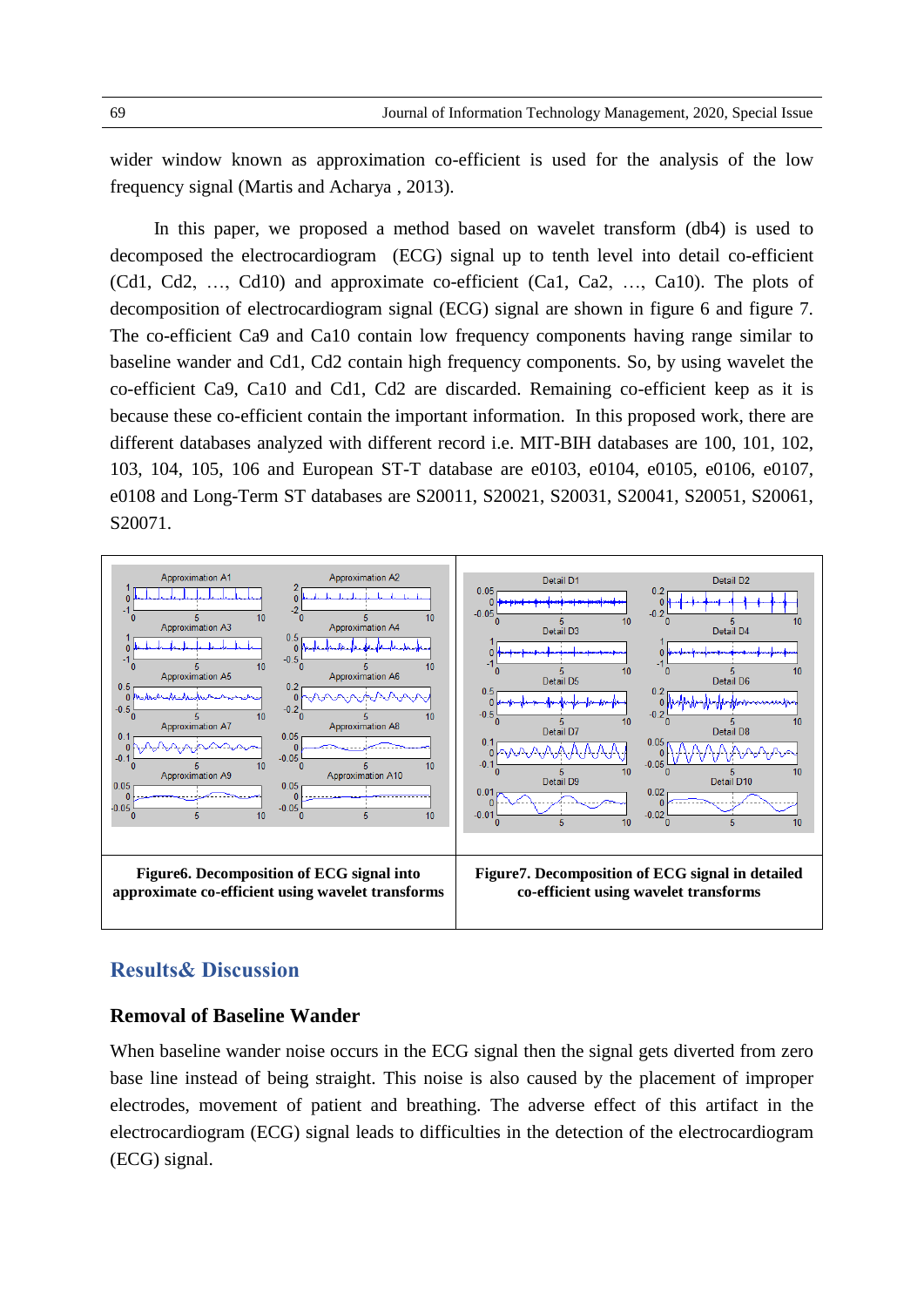

**Figure8. Results showing removal of baseline wander for different records of different database a) 100 b) 101 c) e0103 d) e0104 e) S20011 f) S20021**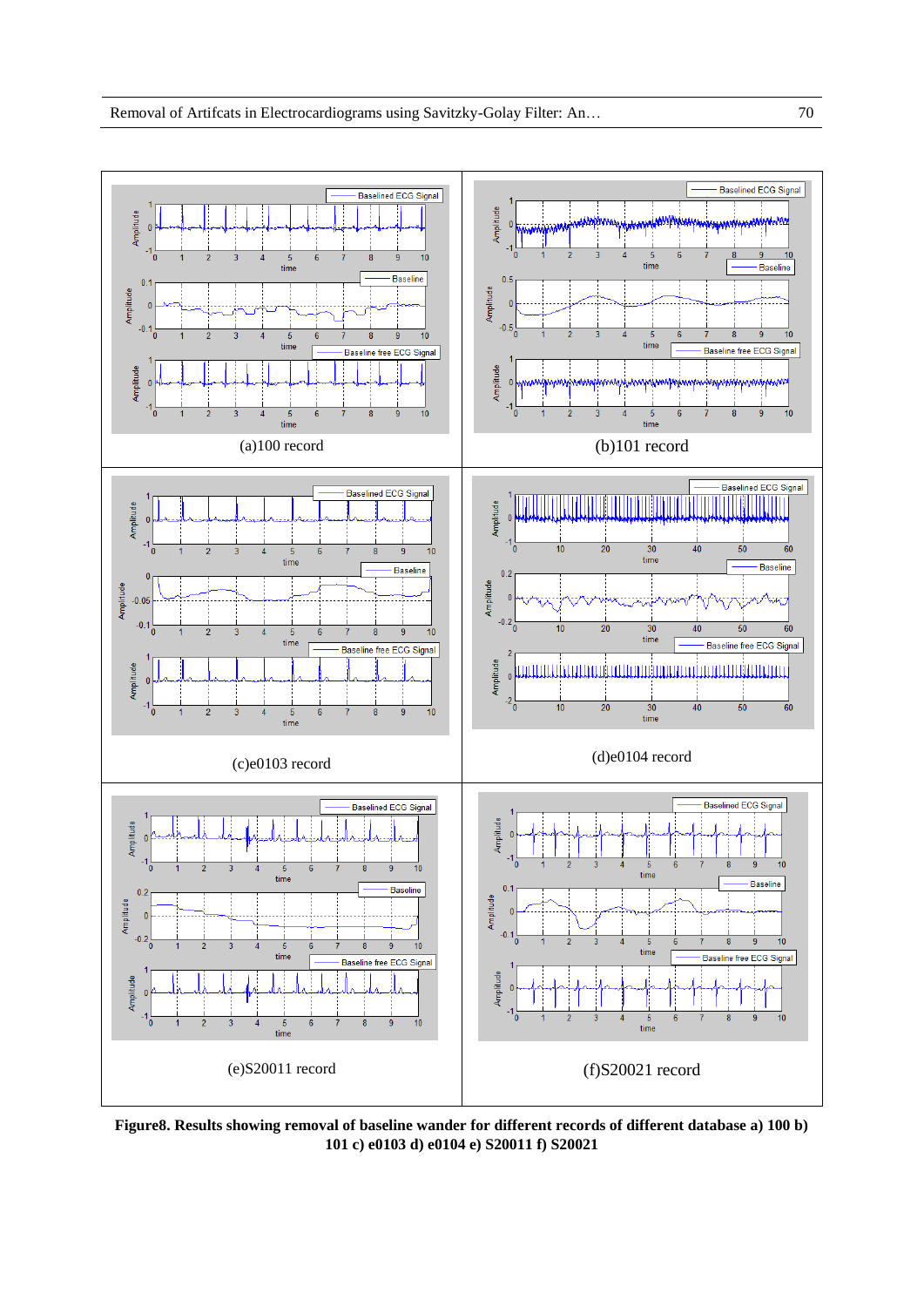The range of frequency of this artifact is 0.5 to1 Hz. In this proposed work, the electrocardiogram (ECG) signal is decomposed up to tenth level into approximation coefficient and detail co-efficient (Manocha and Singh, 2016). So, the last approximate coefficient A9 and A10 are discarded to zero which contain frequency of baseline wander. The results showing removal of baseline wander for records of different database (100, 101, e0103, e0104, S20011, S20021) are shown in figure 8. These figures show that baseline ECG signal, detected baseline and baseline free ECG signal.

### **Removal of High Frequency Noise**

During Recording, high frequency noise overlaps the characteristics of the electrocardiogram (ECG) signal that makes the analysis of electrocardiogram (ECG) signal very difficult for the highly skilled doctors. The frequency range of high noise is 100Hz to150 Hz. This kind of noise cannot be efficiently reduced by using a proper band pass filter. So, wavelet transform function is used for removal of High frequency noise. The removal of baseline signal is shown in figure 8(a), 8(b), 8(c), 8(d), 8(e), 8(f) is a low frequency noise that shifts up and down the DC level. For the elimination of low frequency noise, initially take the median of ECG signal using one-stage median filter and subtracted from the applied input signal and then the output of median filter is passed to Savitzky-Golay filter for smoothing the waveform and we got baseline free ECG signal. After that wavelet transform (db4) is used to decomposed ECG signal up to tenth level into detail co-efficient (Cd1, Cd2, …, Cd10) and approximate co-efficient (Ca1, Ca2, …, Ca10) So, by using wavelet, the co-efficient Cd1, Cd2 are discarded which comprises of high frequency noise. The results for removal of high frequency noise for records of different database (100, 101, e0103, e0104, S20011, S20021) are shown in figure 9(a), 9(b), 9(c), 9(d), 9(e), 9(f). These figures show that high noised ECG signal, detected high noise and high noise free ECG signal.

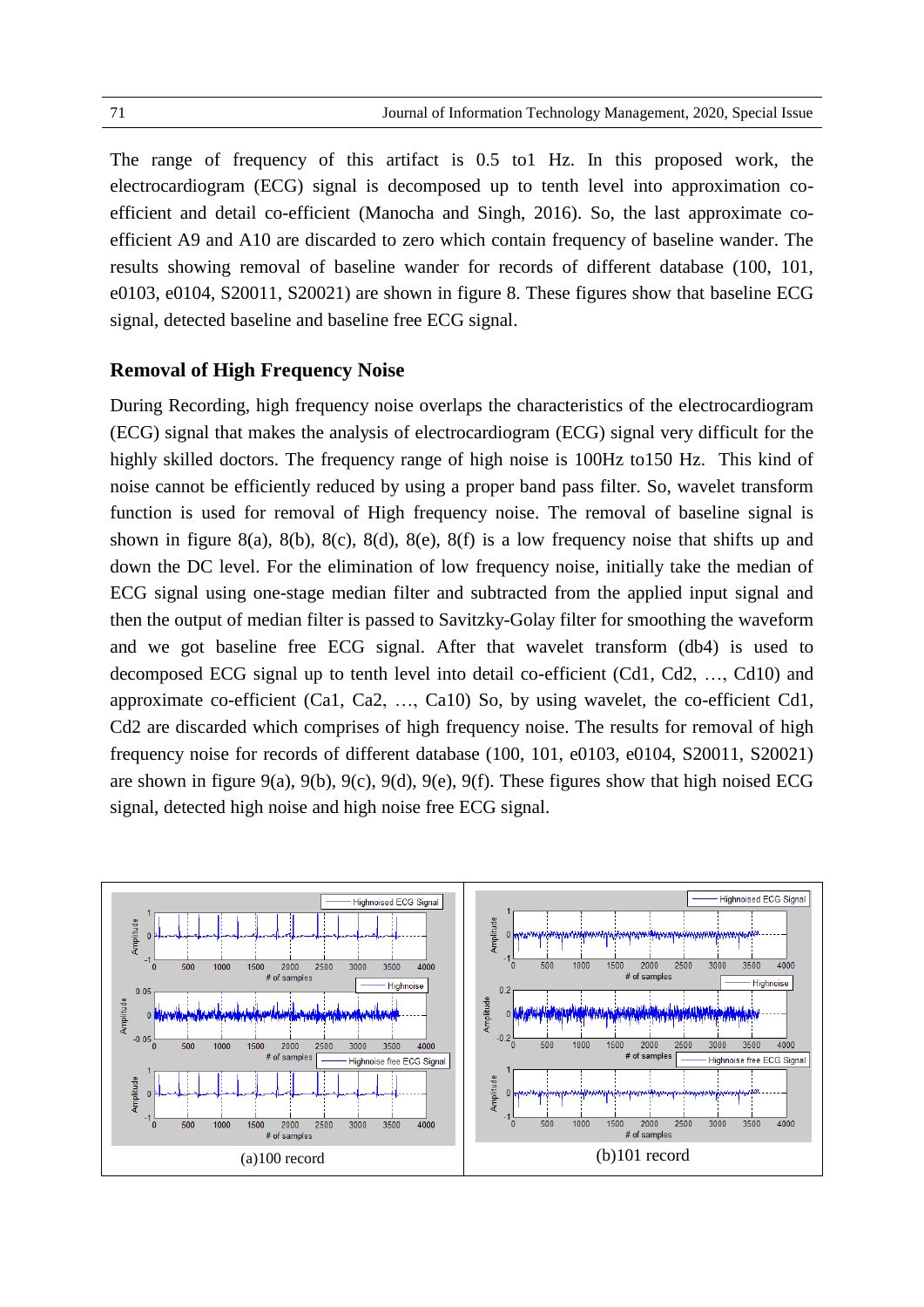

**Figure9. Results showing removal of baseline wander for different records of different database a)100 b) 101 c) e0103 d) e0104 e) S20011 f) S20021**

#### **Comparison with Existing methods**

For the elimination of high frequency noise and baseline wander, various techniques are analyzed and have been explained in introduction part. In (Sangaiah et al., 2019) wavelet transform method is used for MIT-BIH database comprises with IIR filter for the removal of noises and SNR (Signal to noise ratio) is calculated. In (Manocha and Singh, 2015) a method based on wavelet transform is employed for European database for the removal of noises and PRD is calculated after usage of different families of wavelet. In this proposed work, the comparison between SNR and MSE is done with different databases using (Sangaiah et al.,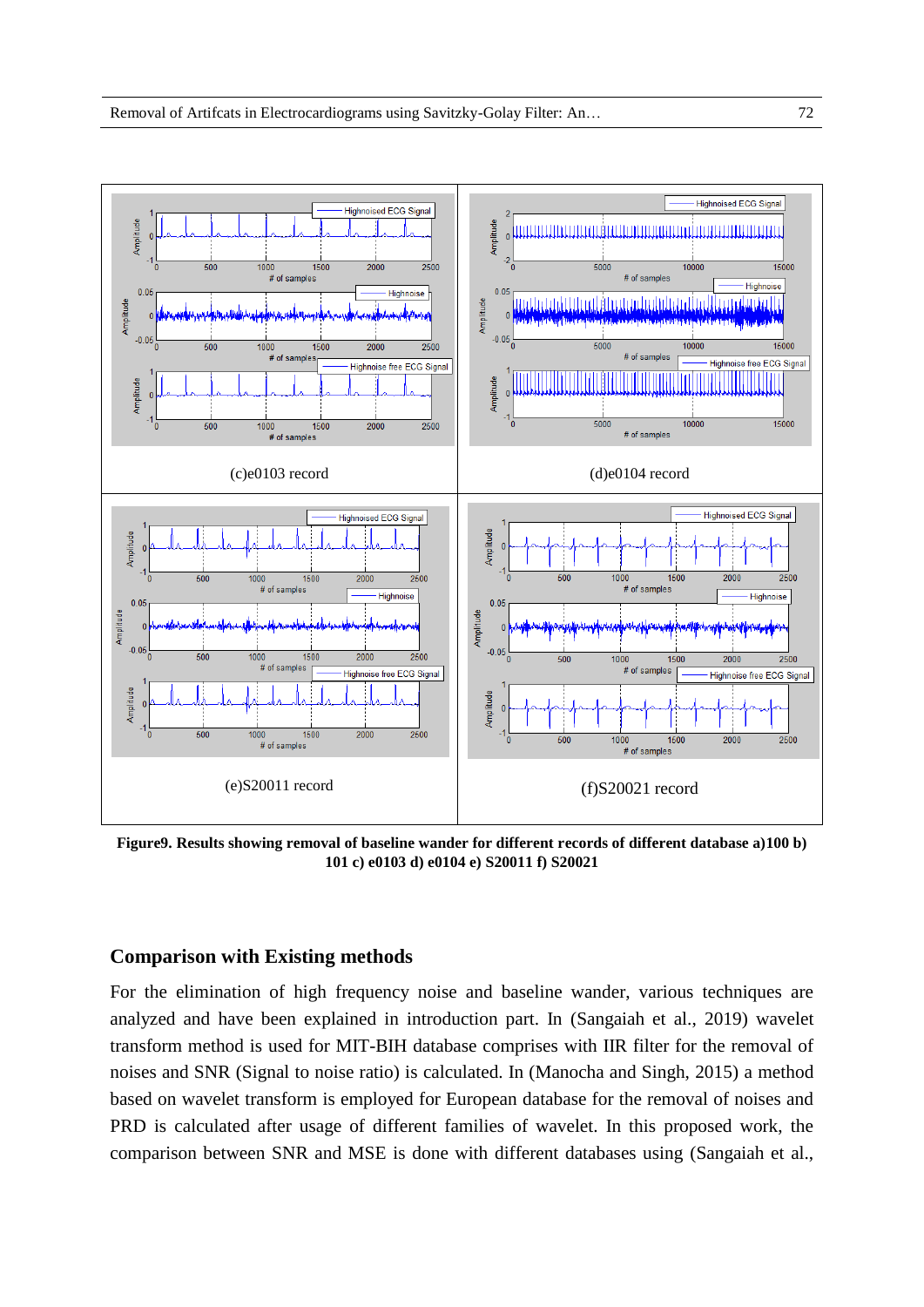2019; Zhang and Wang, 2019). Here the Signal to Noise ratio, MSE for these databases are calculated and provide better results as shown in Table1, Table2

|                | <b>Record of different database</b> |                       |                         | SNR(dB)                                                                                 |                                                                                                        |                                                                                                       |                                                                                                   |
|----------------|-------------------------------------|-----------------------|-------------------------|-----------------------------------------------------------------------------------------|--------------------------------------------------------------------------------------------------------|-------------------------------------------------------------------------------------------------------|---------------------------------------------------------------------------------------------------|
| Sr.No          | European ST-T database              | Long-Term ST database | <b>MIT-BIH Database</b> | filter for MIT-BIH database<br>Wavelet transform with IIR<br>(Sangaiah et al.,<br>2019) | for European ST-T database<br>filter+SG filter median filter<br>Wavelet transform +Median<br>(Proposed | filter+SG filter median filter<br>Wavelet transform +Median<br>for Long-Term ST database<br>Proposed) | filter+SG filter Median filter<br>Wavelet transform +median<br>for MIT-BIH Database<br>(Proposed) |
| $\mathbf{1}$   | e0103                               | S011                  | 100                     | $-9.6034$                                                                               | 27                                                                                                     | 30.91                                                                                                 | 26.13                                                                                             |
| $\overline{c}$ | e0104                               | S021                  | 101                     | $-4.2652$                                                                               | 25                                                                                                     | 26.906                                                                                                | 8.589                                                                                             |
| 3              | e0105                               | S031                  | 102                     | $-7.5858$                                                                               | 30                                                                                                     | 25.33                                                                                                 | 27.01                                                                                             |
| 4              | e0106                               | S041                  | 103                     | $-4.2652$                                                                               | 24.85                                                                                                  | 30.8677                                                                                               | 29.68                                                                                             |
| 5              | e0107                               | S051                  | 104                     | $-4.6572$                                                                               | 21.898                                                                                                 | 18.04                                                                                                 | 28.53                                                                                             |
| 6              | e0108                               | S061                  | 105                     | $-5.2787$                                                                               | 27                                                                                                     | 23.1814                                                                                               | 29.53                                                                                             |
| $\overline{7}$ | e0110                               | S071                  | 106                     | $-6.75$                                                                                 | 22.2746                                                                                                | 24.49                                                                                                 | 25.89                                                                                             |

**Table1. Comparison of the Signal to Noise Ratio using different records of different database**

**Table 2. Comparison of the Mean square error using different records of different database**

| Sr.No          | <b>Record of different database</b> |                          |                        | SNR(dB)                                                                                                   |                                                                                                                |                                                                                                           |                                                                                                                    |  |
|----------------|-------------------------------------|--------------------------|------------------------|-----------------------------------------------------------------------------------------------------------|----------------------------------------------------------------------------------------------------------------|-----------------------------------------------------------------------------------------------------------|--------------------------------------------------------------------------------------------------------------------|--|
|                | European ST-T database              | Long-Term ST<br>database | <b>MIT-BIHDatabase</b> | Wavelet transform with sub-<br>MIT-BIH database (Zhang<br>band smoothing filter for<br>and<br>Wang, 2019) | for European ST-T<br>filter+SG filter median<br>Wavelet transform +median<br>(Proposed)<br>database<br>filter. | median filter for Long-<br>+median filter+SG filter<br>ST database (Proposed)<br>Wavelet transform<br>erm | filter+SG filter median filter<br>Wavelet transform +median<br><b>TOT MIT</b><br>(Proposed)<br><b>BIH Database</b> |  |
| 1              | e0103                               | S20011                   | 100                    | 0.00015                                                                                                   | 4.7387 e-06                                                                                                    | 2.7919 e-06                                                                                               | 8.9094 e-06                                                                                                        |  |
| $\overline{2}$ | e0104                               | S20021                   | 101                    | 0.00018                                                                                                   | 6.0501 e-05                                                                                                    | 5.0086 e-06                                                                                               | 1.9905 e-06                                                                                                        |  |
| 3              | e0105                               | S20031                   | 102                    | 0.00014                                                                                                   | $2.6055$ e-06                                                                                                  | 8.4463e-06                                                                                                | 1.041 e-06                                                                                                         |  |
| 4              | e0106                               | S20041                   | 103                    | 0.00019                                                                                                   | 1.3532 e-05                                                                                                    | 2.6328 e-06                                                                                               | 5.1858 e-06                                                                                                        |  |
| 5              | e0107                               | S20051                   | 104                    | 0.00018                                                                                                   | 1.5417 e-05                                                                                                    | 1.6885 e-04                                                                                               | 7.6531 e-06                                                                                                        |  |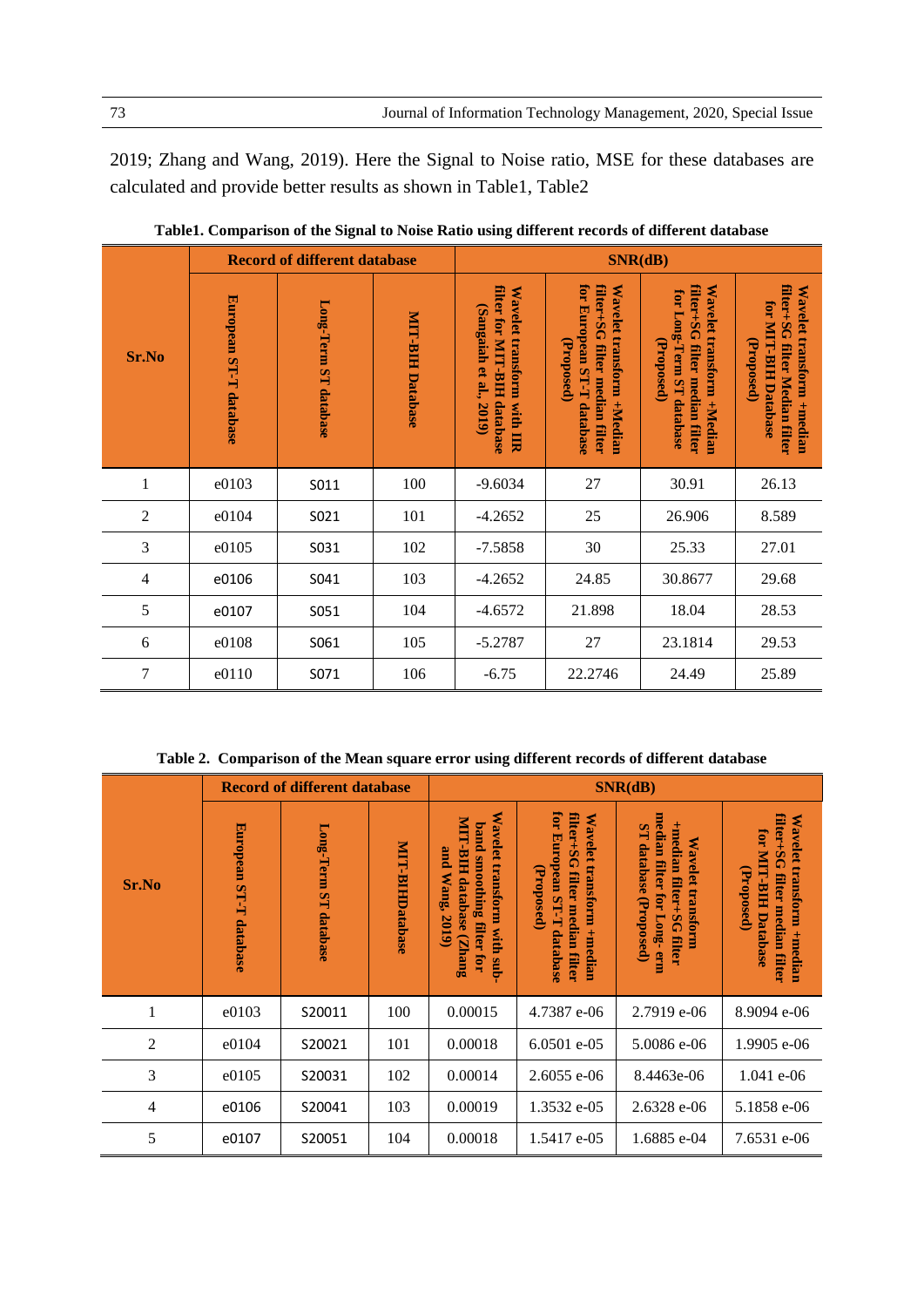#### **Conclusion**

In this paper, different techniques have been used i.e. median filter is used for removal of DC component, Savitzky-Golay filter(SG) for smoothening of noise waveform and to remove various artifacts, decomposition of ECG signal is done by using wavelet transform. Wavelet transform provides the information in frequency and time domain whereas the thresholding has been used for the implementation of algorithms in MATLAB. The measured results i.e. MSE and SNR have been calculated using different record of different databases like European ST-T database, MIT-BIH, Long-term ST database. Moreover, the results of proposed work are compared with the existing works and found these results of proposed work are better than the existing work.

### **References**

- Agrawal, S and Gupta. A (2013). Fractal and EMD based removal of baseline wander and power line interference from ECG signals. *Comput. Biol. Med*., vol. 43, no. 11, pp. 1889–1899.
- Ari. S, Das. M. K., and Chacko. A. (2013). ECG signal enhancement using S-Transform. Comput. *Biol. Med*., vol. 43, no. 6, pp. 649–660.
- Elgendi, M. (2018). Less is more in biosignal analysis: Compressed data could open the door to faster and better diagnosis. Diseases, 6 (1), 18.
- Elgendi, M. (2018). Merging digital medicine and economics: Two moving aver-ages unlock biosignals for better health. Diseases,vol.6, no.1, p.6.
- Eminaga, Coskun. Y. (2018). Hybrid IIR/FIR Wavelet Filter Banks for ECG Signal Denoising. *In IEEE Biomedical Circuits and Systems Conference (BioCAS)*, pp. 1-4.
- Hadji, Salleh. S, Rohani. M., & Kamat. M. (2016). Wavelet-based Performancein De-noising ECG Signal. *In Proceedings of the 8th International Conference on Signal Processing Systems* ,pp. 148-153.
- Izumi, S. et al. (2015). A Wearable Healthcare System with a 13.7  $\mu$  A Noise Tolerant ECG Processor.*IEEE Transactions on Biomedical Circuits and Systems*, vol. 9, no. 5, pp. 733–742.
- Izumi, S. et al. (2015). Normally Off ECG SoC with Non-Volatile MCU and Noise Tolerant Heartbeat Detector.*IEEE Transactions on Biomedical Circuits and Systems*, vol. 9, no. 5, pp. 641–651.
- Jain, S. K. and Bhaumik. B. (2017). An Energy Efficient ECG Signal Processor Detecting Cardiovascular Diseases on Smartphone. *IEEE Transactions on Biomedical Circuits and Systems*, vol. 11, no. 2, pp. 314–323.
- Kher, R. (2019). Signal Processing Techniques for Removing Noise from ECG Signals. Journal of Biomedical Engineering and Research, vol 3: 101.
- Manocha, A. K, Singh. M. (2015). Optimal Selection of Wavelet Function and Decomposition Level for Removal of ECG Signal Artifacts. *Journal of Medical Imaging and Health Informatics*, vol. 5, 138–146.